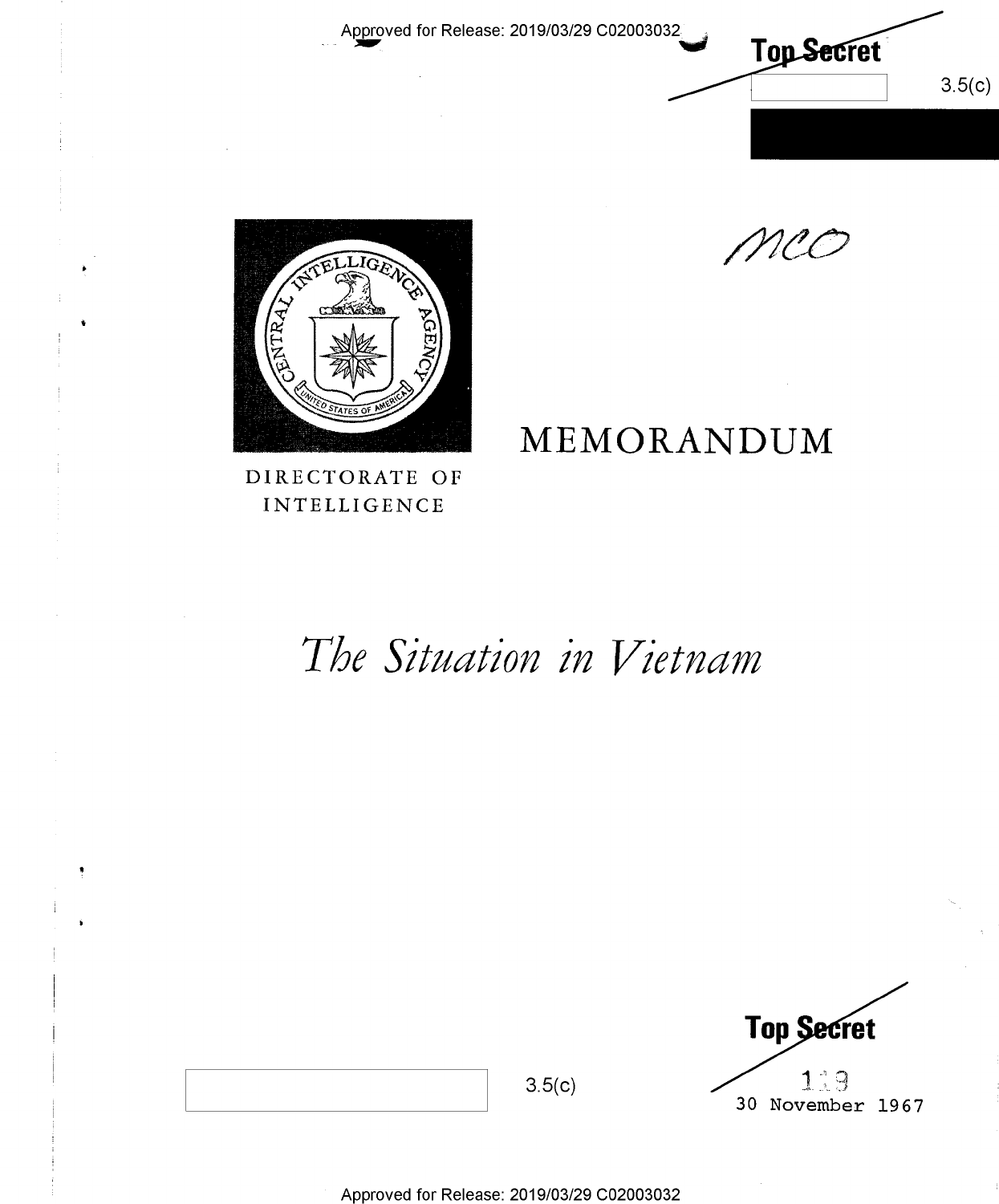# WARNING

This document contains classified information affecting the national security of the United States within the meaning of the espionage laws, US Code Title 18, Sections 793, 794, and 798.

 $3.5(c)$ 

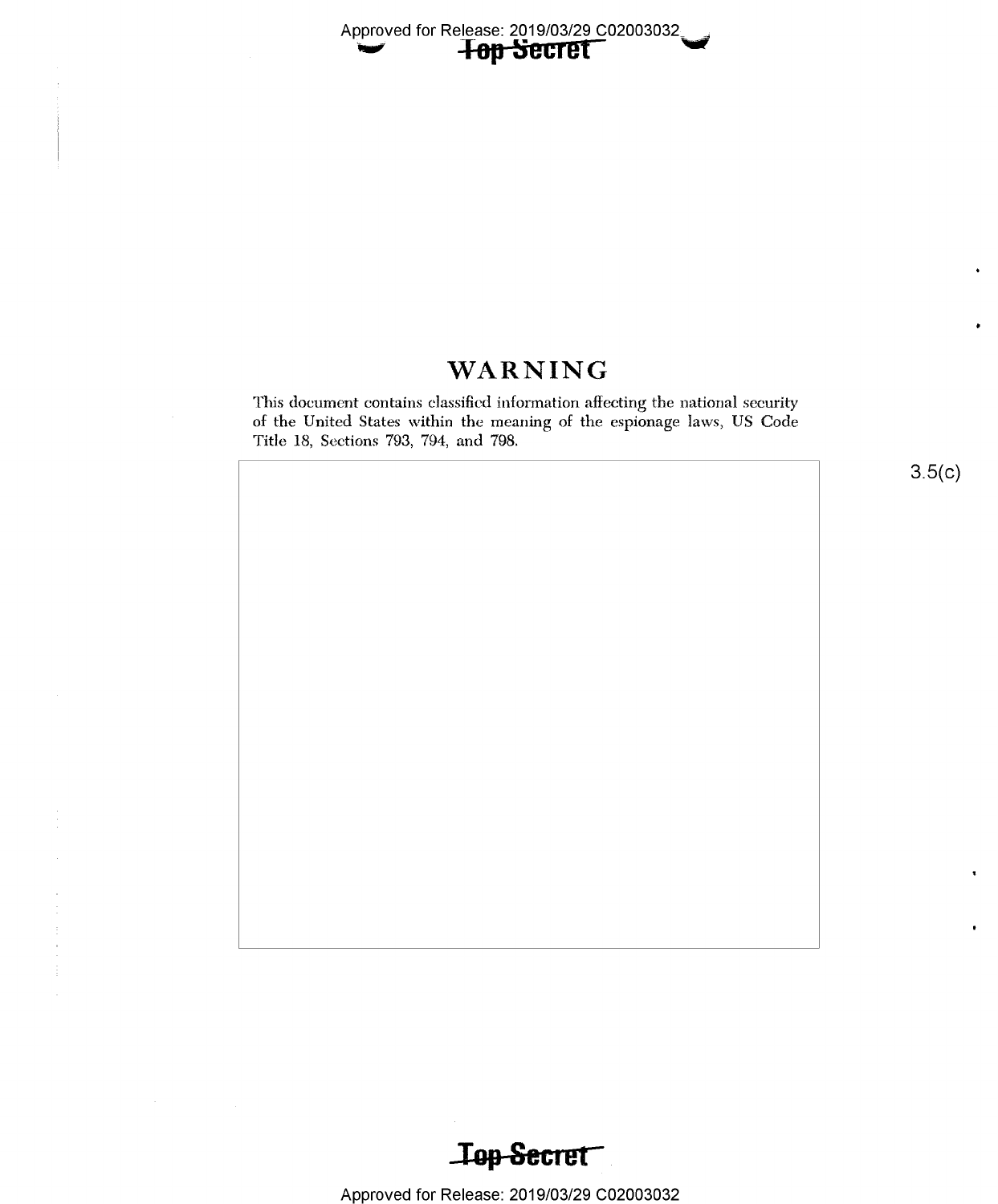| Approved for Release: 2019/03/29 C02003032 <sup>-1</sup> |  | 0.00 |
|----------------------------------------------------------|--|------|
| FOP SECRET                                               |  |      |
|                                                          |  |      |

Information as of 1600 30 November 1967

# $3.5(c)$

## HIGHLIGHTS

A unit, possibly of regimental size, sub-<br>ordinate to the 304th NVA Infantry Division has been initially located on 29 November in the Laos<br>panhandle. It is the second North Vietnamese unit<br>of this size detected moving southward through<br>Laos in the last few weeks.

(I. The Military Situation in South Vietnam: Communist forces have intensified their activities in the northern half of Kontum Province (Paras. 1-3).

3.3(h)(2)

3.3(h)(2)

 $3.5(c)$ 

 $\begin{tabular}{ll} \hline & \multicolumn{3}{l} Eneny forces have attached allied positions near Bo Duc for the second day in \end{tabular}$ a row (Para. 5). Weekly Battle Statistics (Graphs).

II. Political Developments in South Vietnam:

\ \The Saigon city gov- ernment has taken some steps to tone down the glitter of establishments which cater to foreigners (Paras. 3-4). The government continues to crack down on corrupt officials (Paras. 5-6). "

III. North Vietnamese Military Developments: <sup>A</sup>unit possibly of regimental size, subordinate to the 304th Infantry Division,was initially located in the Laos panhandle on 29 November (Paras. l-4).

IV. Other Communist Military Developments: There is nothing of significance to report.

V. Communist Political Developments: A North<br>Vietnamese commentary attempts to refute General<br>Westmoreland's four-phase program for victory in Viet-<br>nam (Paras. 1-4). Soviet Premier Kosygin has once<br>again indicated that Mo

 $\frac{3.5(c)}{c}$ 

Approved for Release: 2019/03/29 C02003032

i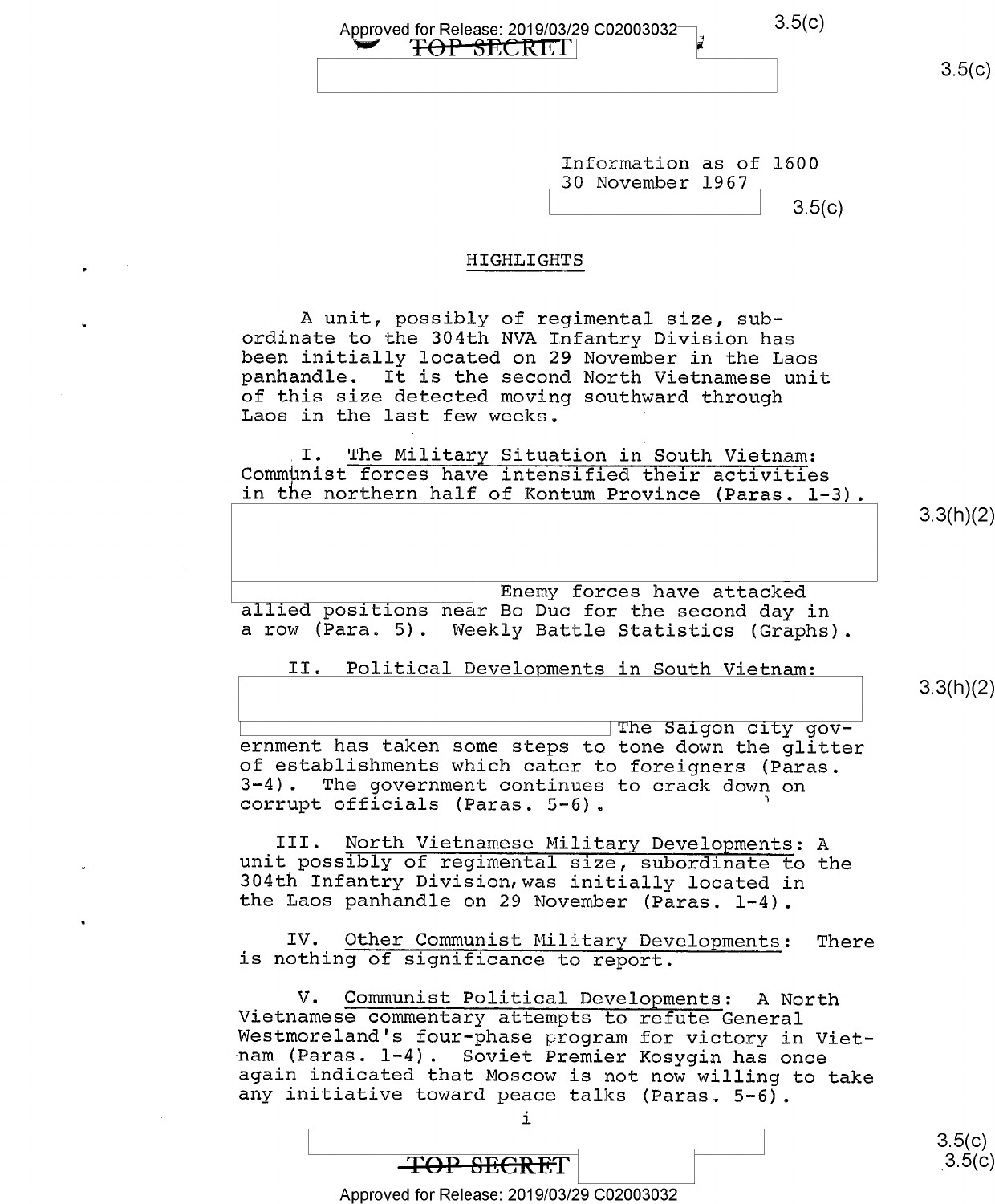

Approved for Release: 2019/03/29 C02003032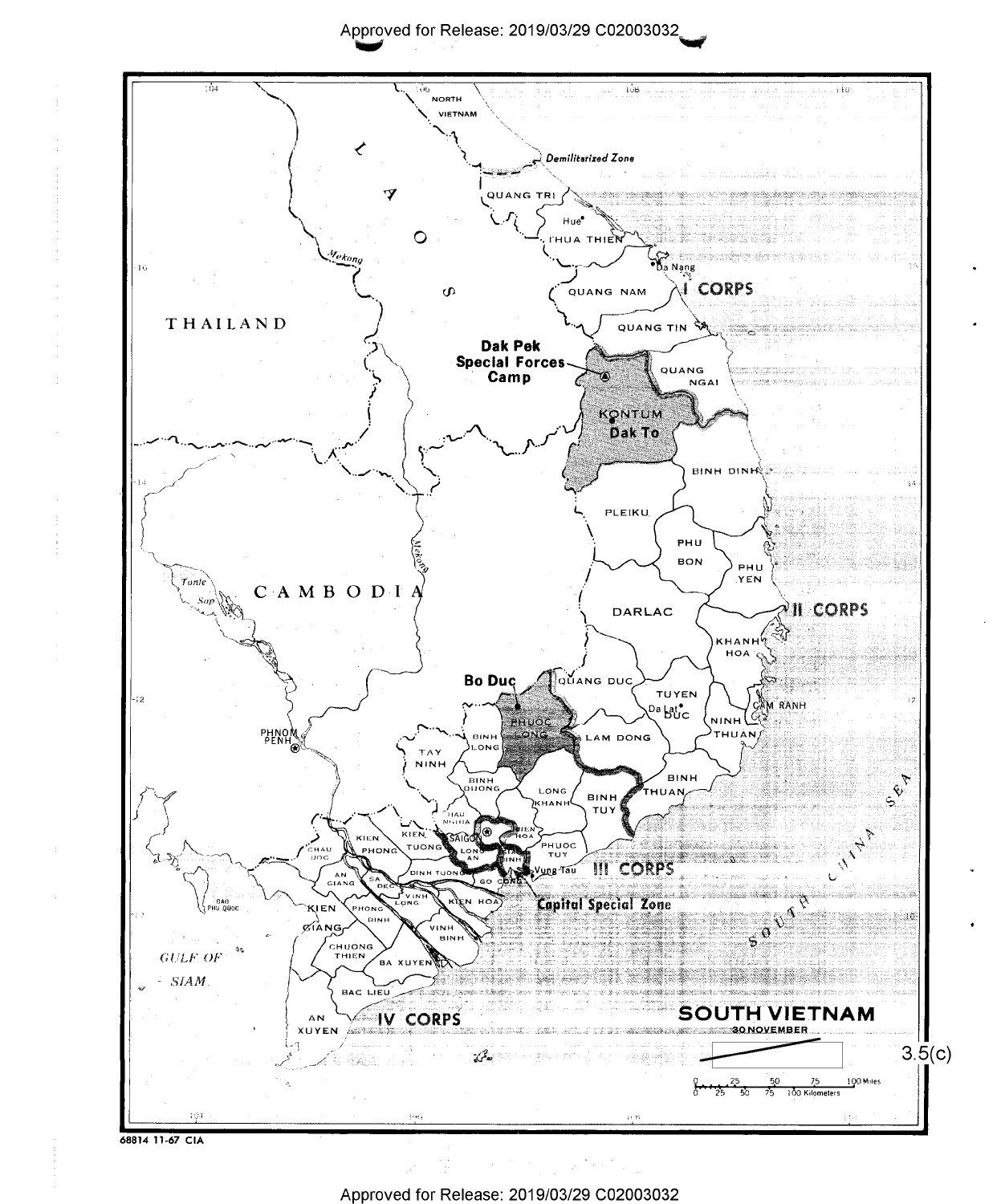$3.5(c)$ 

# I. THE MILITARY SITUATION IN SOUTH VIETNAM

Approved for Release: 2019/03/29 C02003032 - TOP-SECRET

1. Communist forces in the western highlands have<br>intensified their activity in the northern half of Kon-<br>tum Province. A delayed report from Dak Pek Special<br>Forces camp states that a patrol from the camp was am-<br>bushed on

3.3(h)(2)

3.3(h)(2)

This is the first evidence of an enemy force in the area<br>since North Vietnamese 174th Regiment elements were pin-<br>pointed there last July. The unit involved may be the<br>6th Battalion of the North Vietnamese 24th Regiment, w ch

3. On 29 November, two South Vietnamese battalions<br>and an estimated 500-man enemy force fought for five<br>hours some nine miles northeast of the US stronghold at<br>Dak To. The Communist force, believed to be another<br>subordinat

30 November 1967

 $I-1$ 

Approved for Release: 2019/03/29 C02003032

 $LJJ$   $\rightarrow$   $BCH$   $\overline{L}$   $\overline{L}$   $\overline{L}$   $\overline{L}$   $\overline{L}$   $\overline{L}$   $\overline{L}$   $\overline{L}$   $\overline{L}$   $\overline{L}$   $\overline{L}$   $\overline{L}$   $\overline{L}$   $\overline{L}$   $\overline{L}$   $\overline{L}$   $\overline{L}$   $\overline{L}$   $\overline{L}$   $\overline{L}$   $\overline{L}$   $\overline{L}$   $\overline{L}$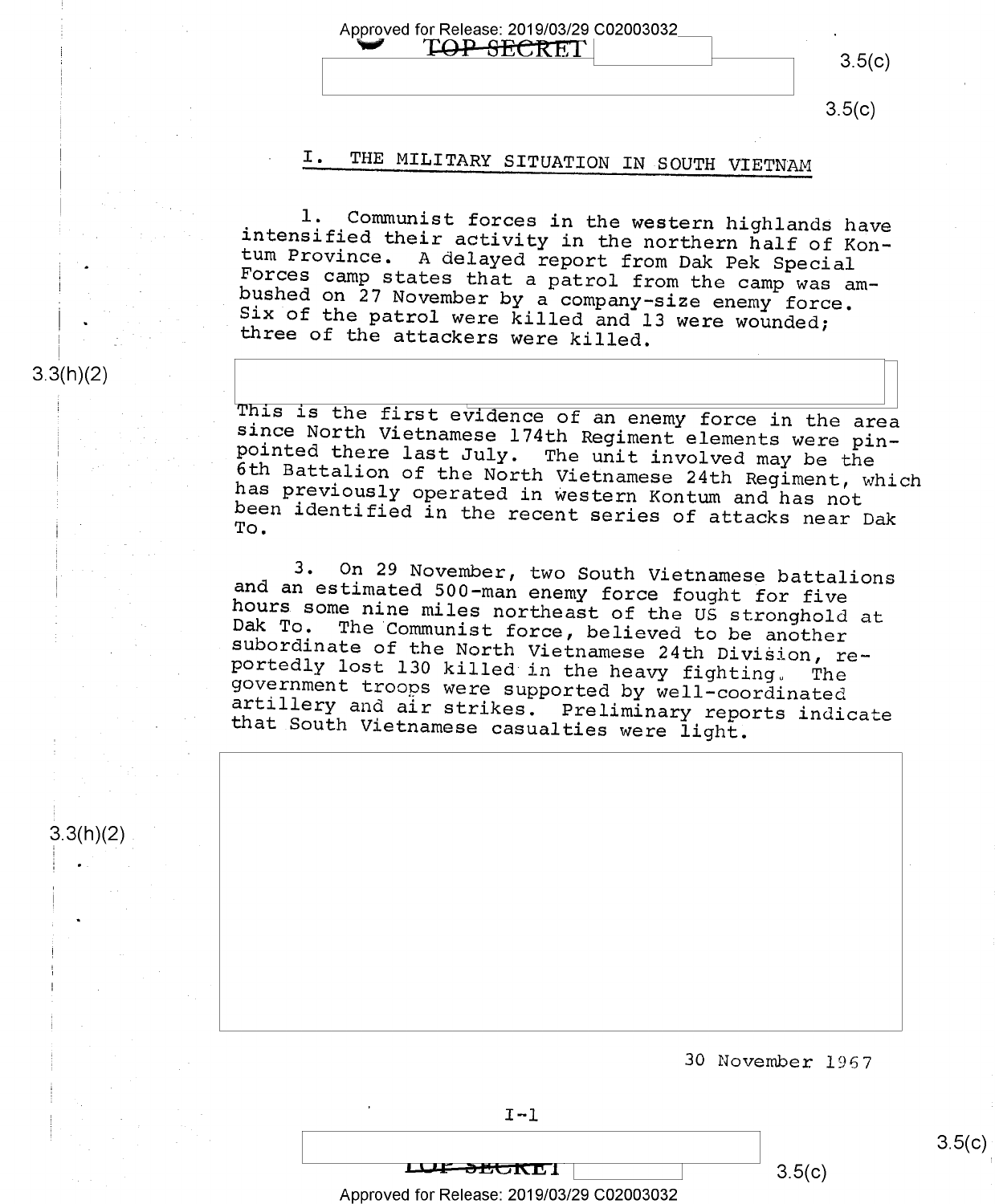Approved for Release: 2019/03/29 C02003032  $3.5(c)$ TOP SECREI

3.5(C)

## Another Attack Near Bo Duc

5. Enemy forces attacked allied positions near<br>Bo Duc some 85 miles north of Saigon for the second<br>consecutive day late on 29 November. This time a<br>battalion of the US 1st Infantry Division, which had<br>been rushed in to rei



30 November 1967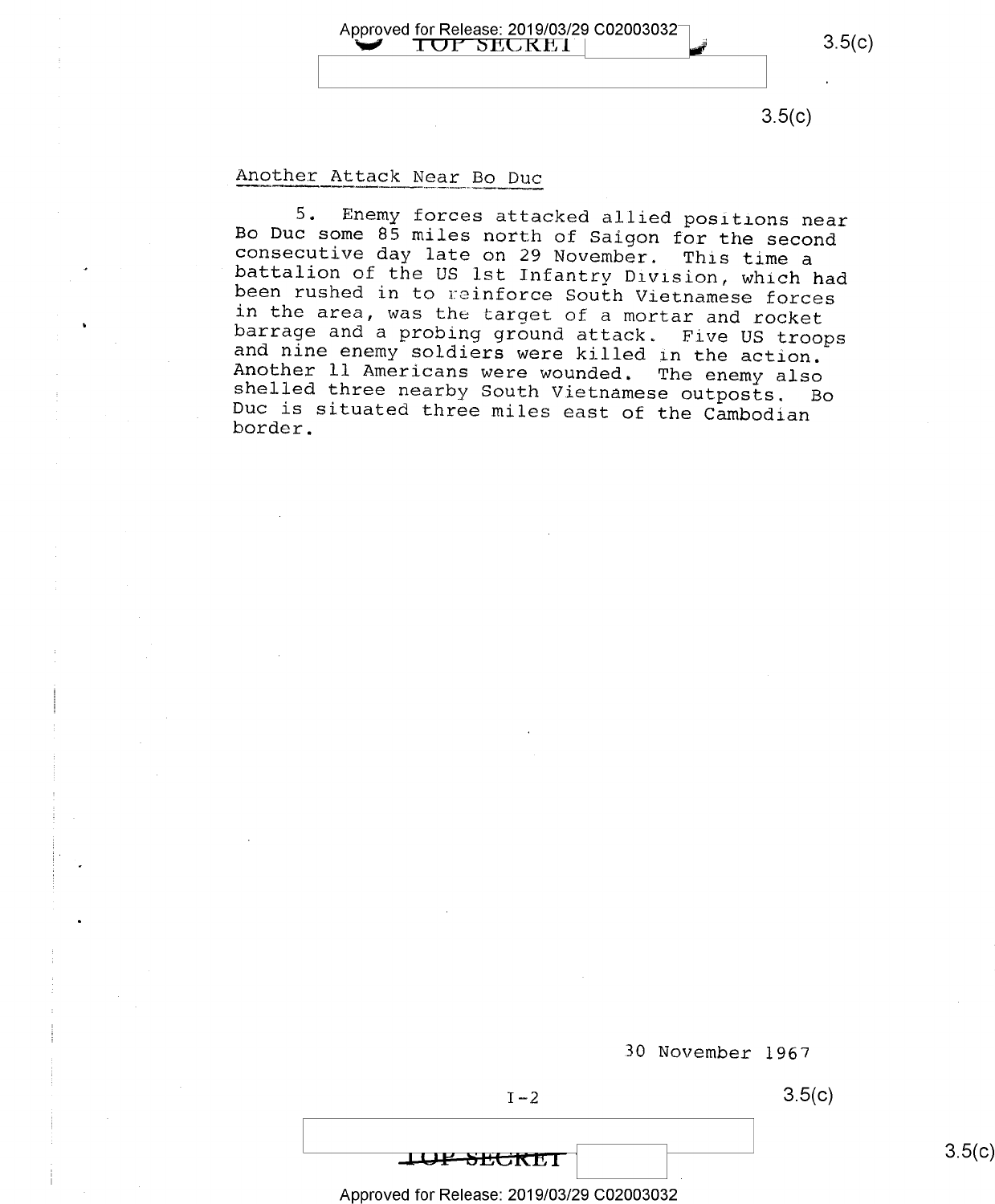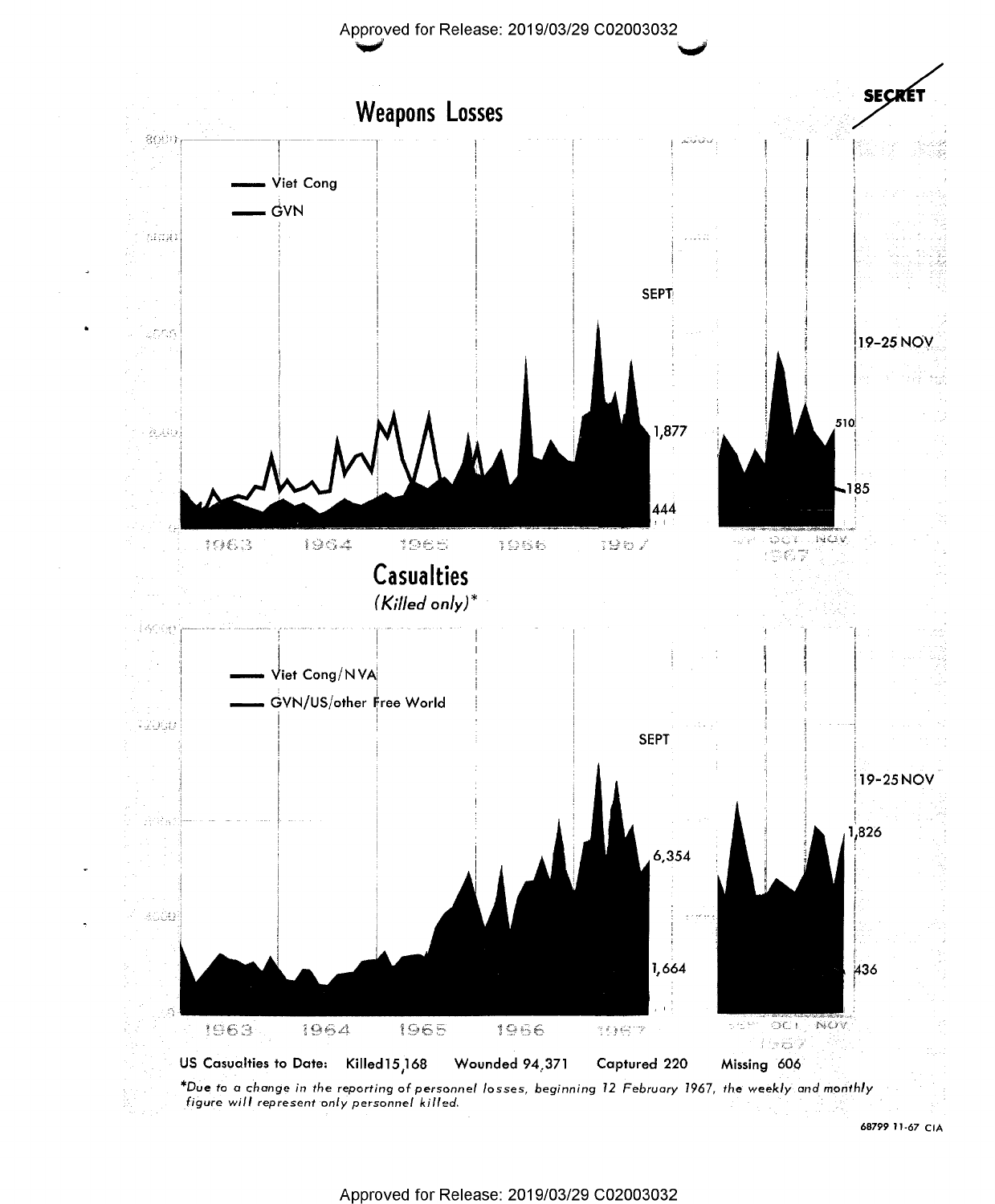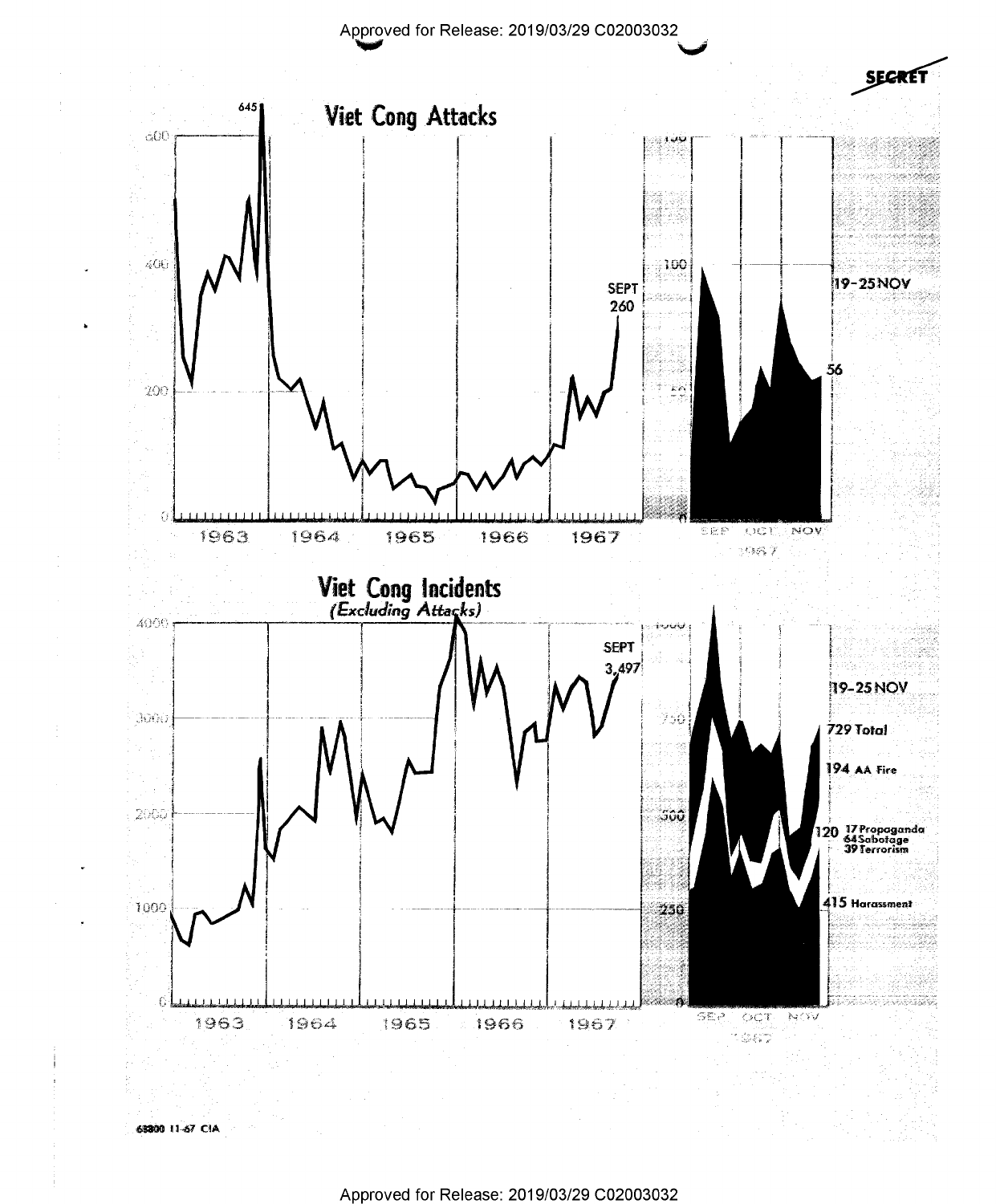Approved for Release: 2019/03/29 C02003032  $TOT$   $SELKEL$   $|$   $\angle$  3.5(c)  $3.5(c)$ 

## II. POLITICAL DEVELOPMENTS IN SOUTH VIETNAM 3.3(h)(2)

2. Several ministers, holdovers from the previous government, have privately expressed their dissatisfaction with the present arrangements. For example, Nguyen Bao Tri, minister of Revolutionary Development, reportedly commented that unless more rigorous procedures are introduced the cabinet will never get down to serious business.

#### Austerity Moves in Saigon

3. According to the semiofficial Vietnam Press, the city government is going to crack down on the glitter in Saigon by requiring that all colored neon signs on bars, restaurants, and similar public establishments be replaced by all—white signs. Also, in a move reminiscent of the Diem regime, all restaurants, bars, commercial, and industrial establishments with foreign names must change them to Vietnamese ones. This ruling will apply equally to the flamboyant bars that dot the center of the city as well as to the more conservative and respectable hotels and eating places.

4. This move may presage even more stringent moves against the bars and other establishments<br>that cater to foreign clientele. These establishthat cater to foreign clientele. ments have been an increasing source of irritation to the Vietnamese, and President Thieu recently hinted in public that there would be some moves made to create a more austere atmosphere in Saigon.

30 November 1967

 $II-1$ 

TOP-SECRET

 $3.5(c)$ 

Approved for Release: 2019/03/29 C02003032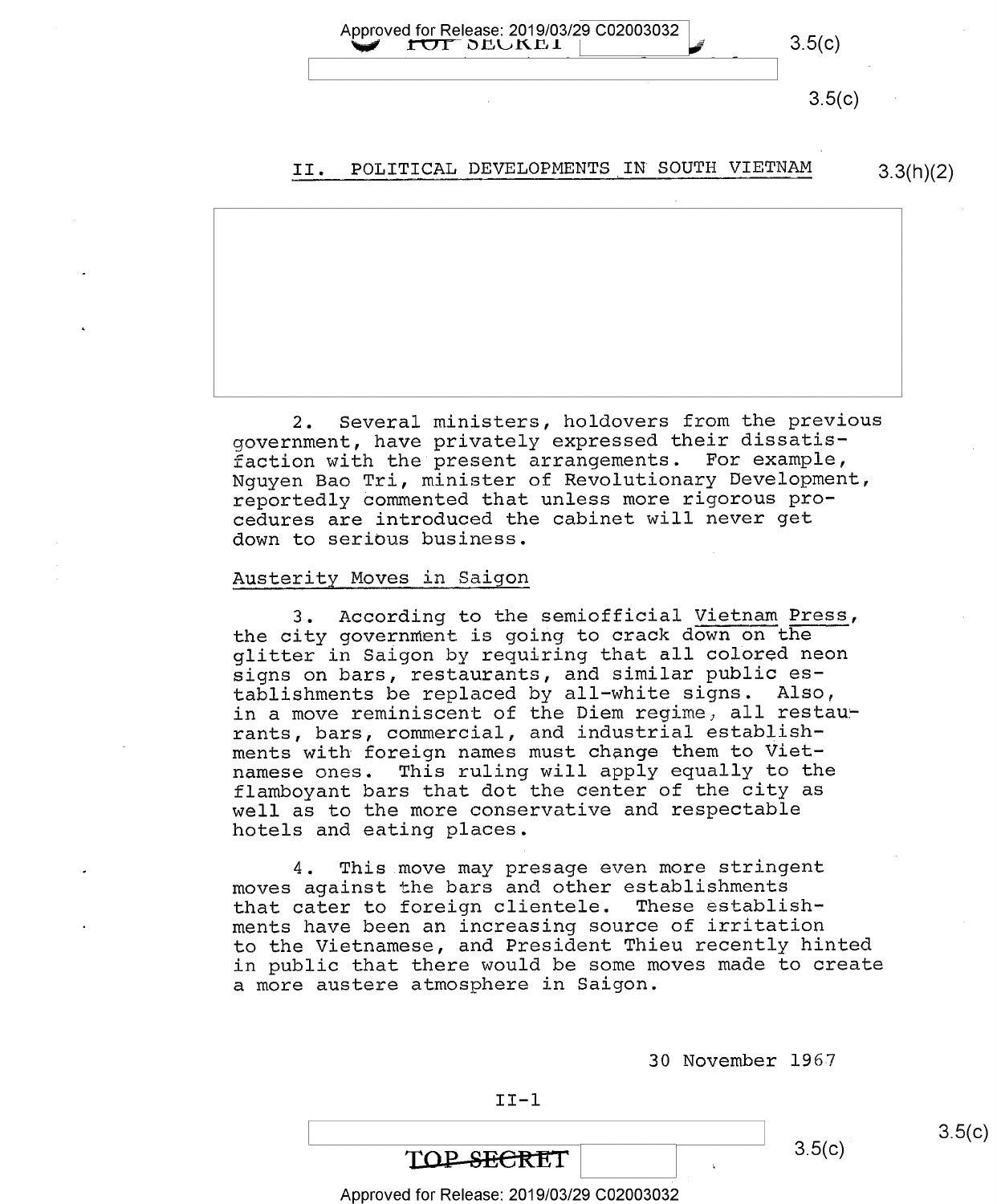Approved for Release: 2019/03/29 C02003032<br>
TOP SECRET | 3.5(c)

## Continuing Crack—Down on Corruption

5. The Vietnam Press also announced on 30 November that several officials of the refugee program in Binh Dinh Province had been imprisoned for the embezzlement of some 10 million piasters. The former chief of the refugee service in Binh Dinh, the former Hoai Nhon District chief, and several other officials involved in the case have been charged with misuse of public<br>funds. Investigation of the case was begun on the k Investigation of the case was begun on the basis of complaints from local inhabitants.

6. According to another unconfirmed press report, a second lieutenant has been sentenced to death for embezzlement of government funds. No further details are available.

 $3.5(c)$ 

30 November 1967

 $\mathbb{R}^{n+1}$  . In the set of the set of the set of the set of the set of the set of the set of the set of the set of the set of the set of the set of the set of the set of the set of the set of the set of the set of the

TOP SECRET Approved for Release: 2019/03/29 C02003032 $^\perp$ 

<sup>I</sup> <sup>I</sup>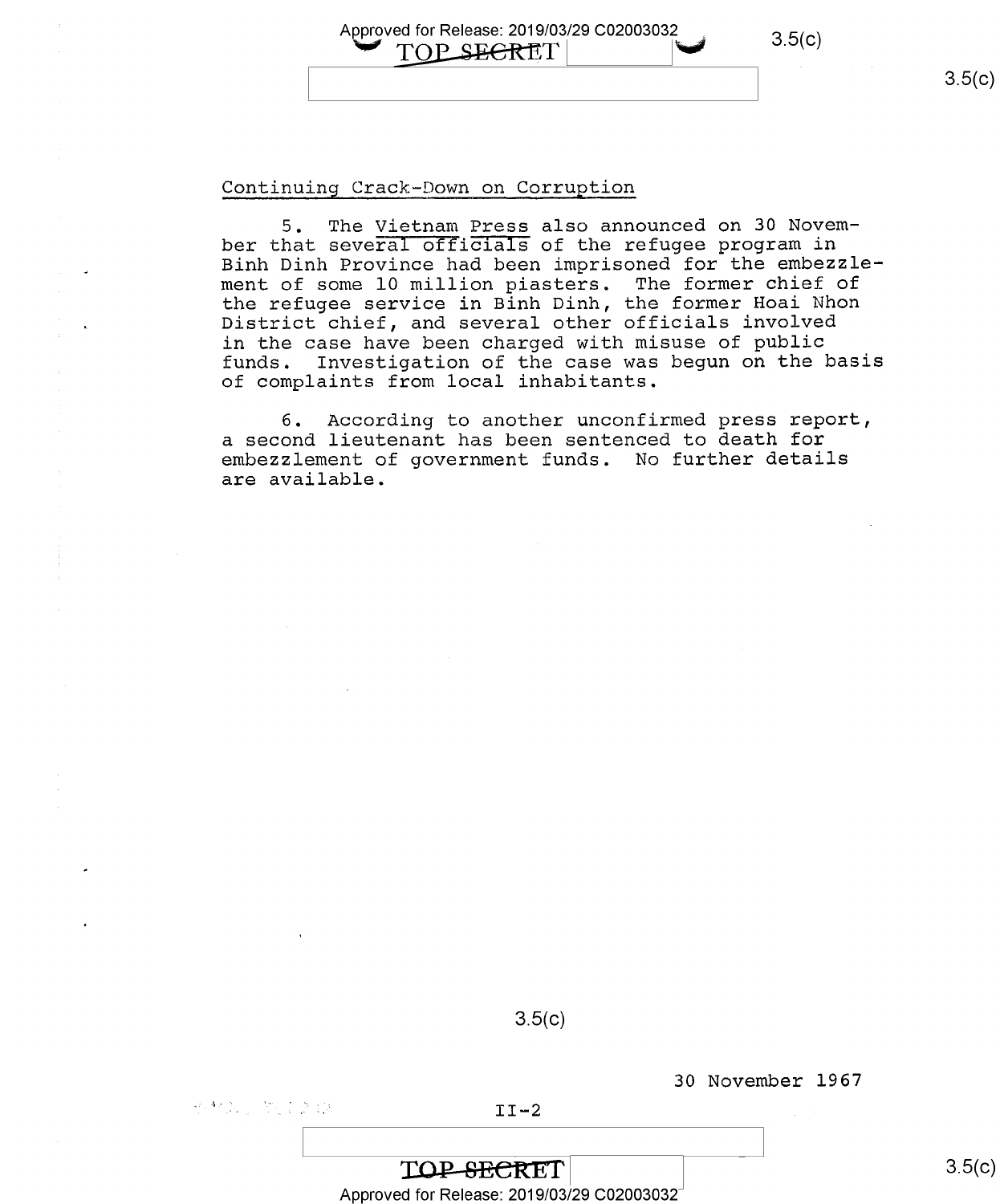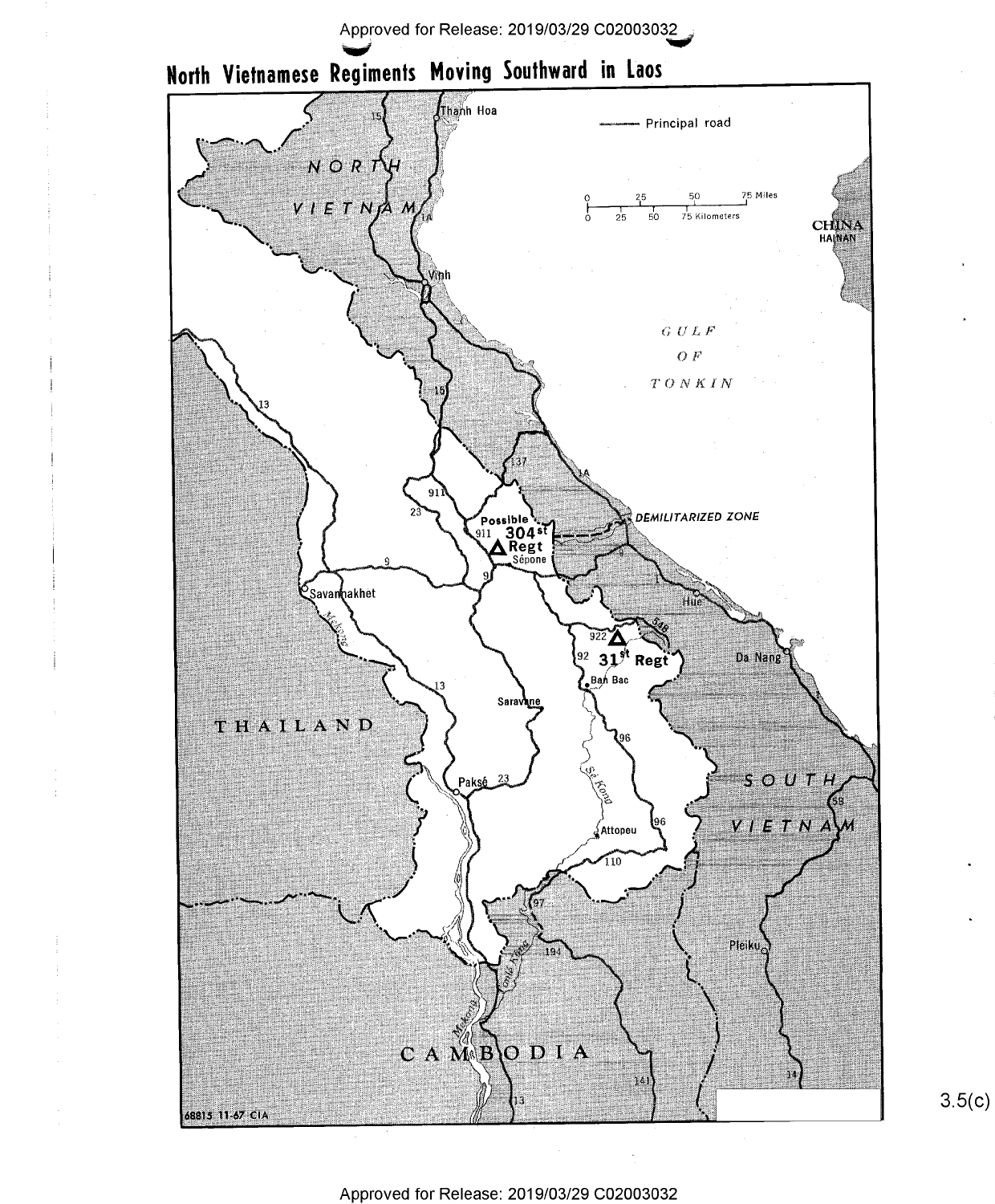Approved for Release: 2019/03/29 C02003032<br>
2.5(c)

#### III. NORTH VIETNAMESE MILITARY DEVELOPMENTS

1. On 29 November, a unit, possibly of regi-<br>mental size, subordinate to the 304th NVA Infantry Division was initially located in the Laos panhandle,<br>some ten miles north of Tchepone and some 25 miles<br>west of the western end of the Demilitarized Zone.<br>This particular terminal was last located near the city of Dong Hoi in the DRV, some 63 miles to the northeast.

2. This terminal is believed to serve one of<br>at least four regimental-echelon entities associated<br>with the 304th NVA Division which have been on the<br>move in the last few weeks. This is also one of the<br>304th terminals which

3. The current location of this possible regi-<br>ment makes it difficult to determine the unit's ul-<br>timate destination. It is possible, however, that it is en route to the A Shau Valley area of Sout<br>Vietnam. If so, this 304th subordinate will probably<br>be preceded by another North Vietnamese regiment--<br>the 31st of the 341st NVA Division--which was located on 27 November some 23 miles west of the A Shau Valley.

<sup>1.</sup> Communist efforts to extend roads and trails<br>from Laos into the A Shau Valley area have been under<br>way now for more than a year. Moreover, there is<br>ample evidence that the North Vietnamese have been<br>busy building and Shau Valley also provides an excellent supply pipe-<br>line and rear area for Communist forces targetted<br>against the coastal lowlands of Quang Tri and Thua<br>Thien provinces.

30 November 1967

 $J = 1$ 

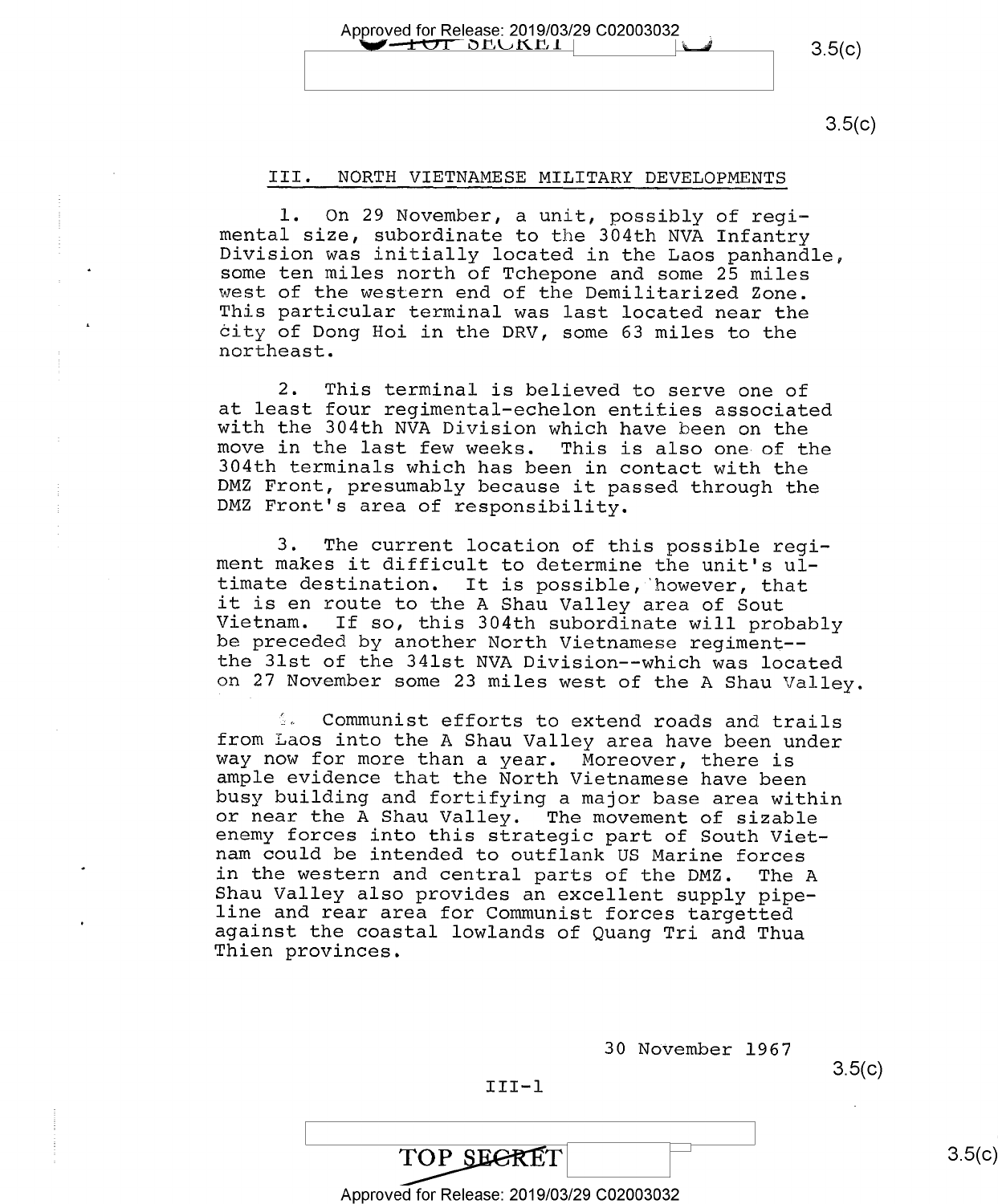

#### OTHER COMMUNIST MILITARY DEVELOPMENTS IV.

l. There is nothing significant to report.

30 November 1967

 $\sqrt{\frac{1}{2}}$ 

3.5(C)

IV—l

# TOP SECRET

 $3.5(c)$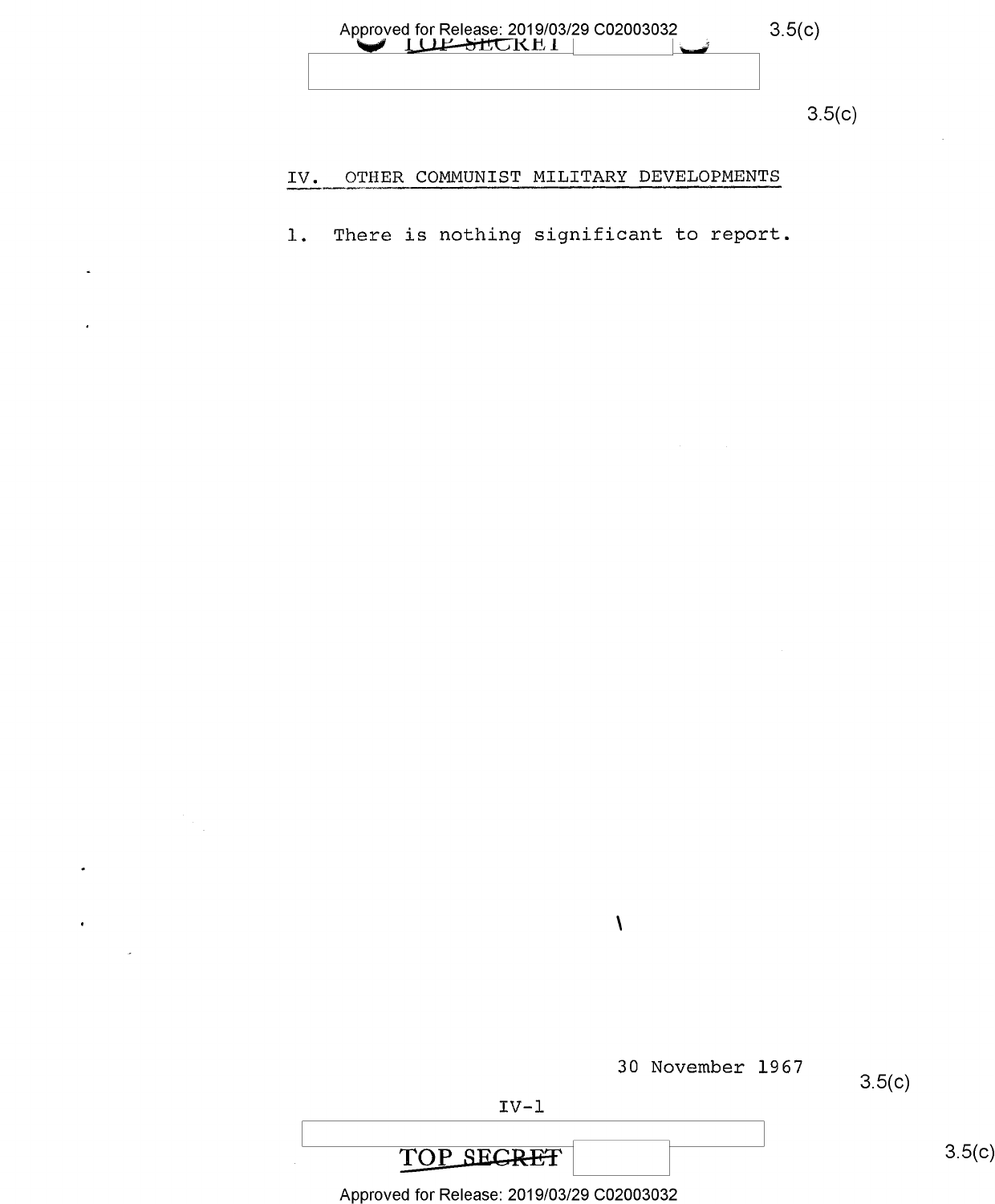Approved for Release: 2019/03/29 C02003032 3.5(C)<br>1 U BHC K L I |

### V. COMMUNIST POLITICAL DEVELOPMENTS

l. North Vietnam's army daily Quan Doi Nhan Dan published a lengthy and scornful commentary on 26 November refuting General Westmoreland's four—phase program for victory in Vietnam. The main theme of<br>the piece is that Westmoreland's assertions are false<br>and that the "defected general" is being used not to and that the "defeated general" is being used not to fight the war, but to fight US public opinion.

2. The daily acknowledges that in phase one US intervention saved the South Vietnamese "puppets" from defeat, but asserts that this paved the way for an even bigger "strategic defeat of the Americans." Even in phase one, says the daily, the US suffered because the South Vietnamese were unable to carry their share of the load, and because the "developing people's war" forced the allies to split up into smaller units. Above all, the US failed to achieve its "number one strategic objective of breaking the backbone of the Viet Cong." This failure,said the commentary, brought about the defeat of all the tasks which Westmoreland had set for the first phase.

3. Regarding the second phase, the commentary said that Westmoreland's report shows the "Americans are retreating," while Communist forces have not only preserved their units, but have also developed these units into division—size ones. It claims the US was dealt an "unexpected strategic blow" in 1966 when it had to divert troops to the DMZ area to cope with the Communist offensive there.

4. In describing the current situation, the commentary quotes an unnamed US journalist as saying recently that the Communists have the initiative and are capable of engaging in coordinated actions on a nationwide scale. US strategy, the commentary claims, has gone from crisis to stalemate, and, the winter-spring campaign is proving that the US military situation has deteriorated and that US strategy is deadlocked

30 November l967

 $V-1$ 

 $3.5(c)$ 

TOP-SECRET

#### Approved for Release: 2019/03/29 C02003032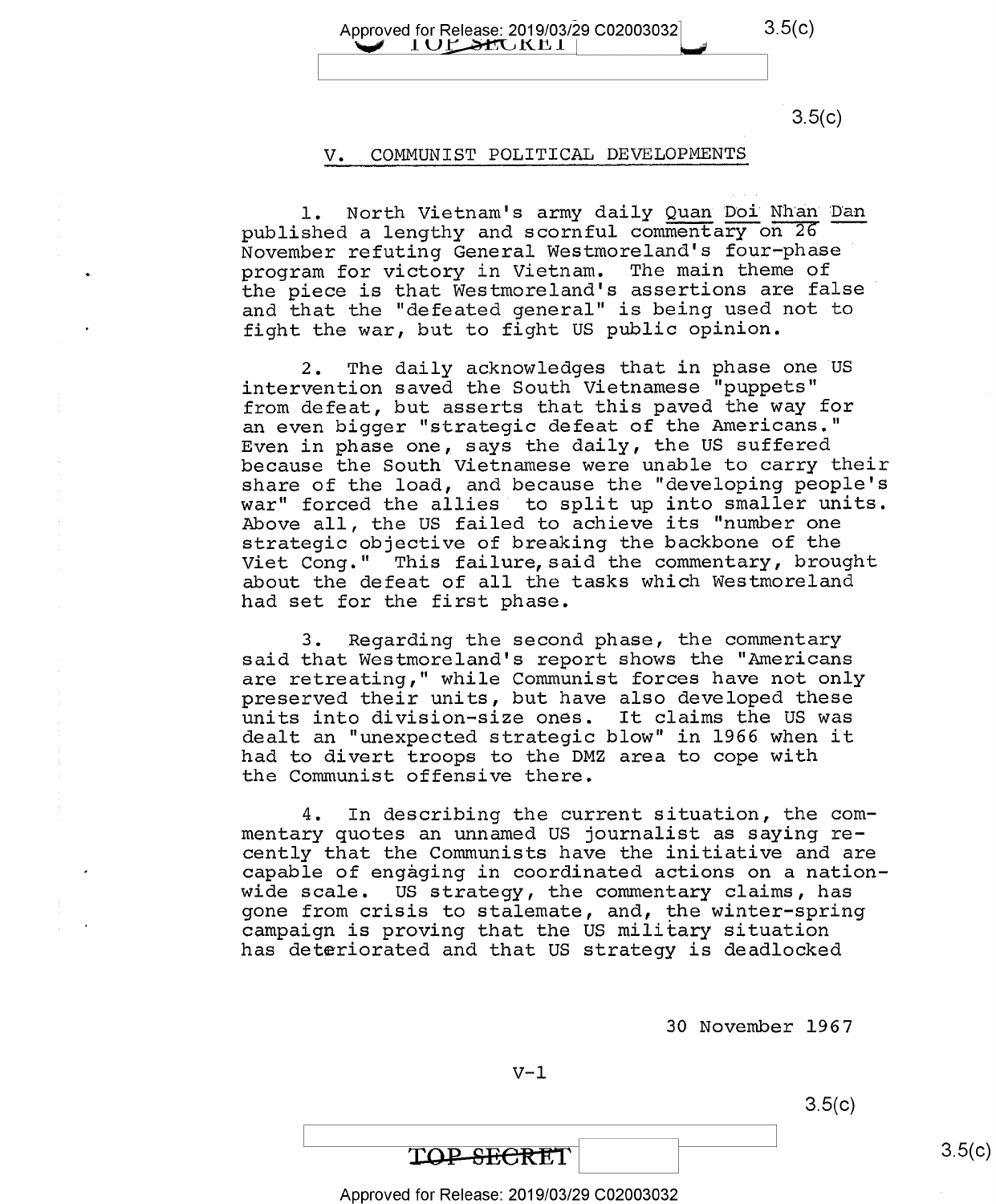Approved for Release: 2019/03/29 C02003032  $3.5(c)$ 

#### Soviet Position Toward Peace Talks

5. Premier Kosygin has indicated again that Moscow is not now willing to take any initiative toward peace talks, stating that Hanoi must decide its own destiny. The Soviet premier's remarks were made to visiting Swedish Foreign Minister Nilsson, according to a US press report.

6. Probably convinced that there is not sufficient "give" in prospect by either side in the war, Moscow appears resigned for the time being to its continuance. Last month, in reply to an effort by the president of the World Federation of UN Associations to convene a conference of the Geneva co—chairmen and the three ICC members, Kosygin stated that "the convening of any sort of international conference within the framework of the Geneva conference mechanism is as yet unrealistic."

30 November l967

 $V-2$  3.5(c)

TOP SEGRET